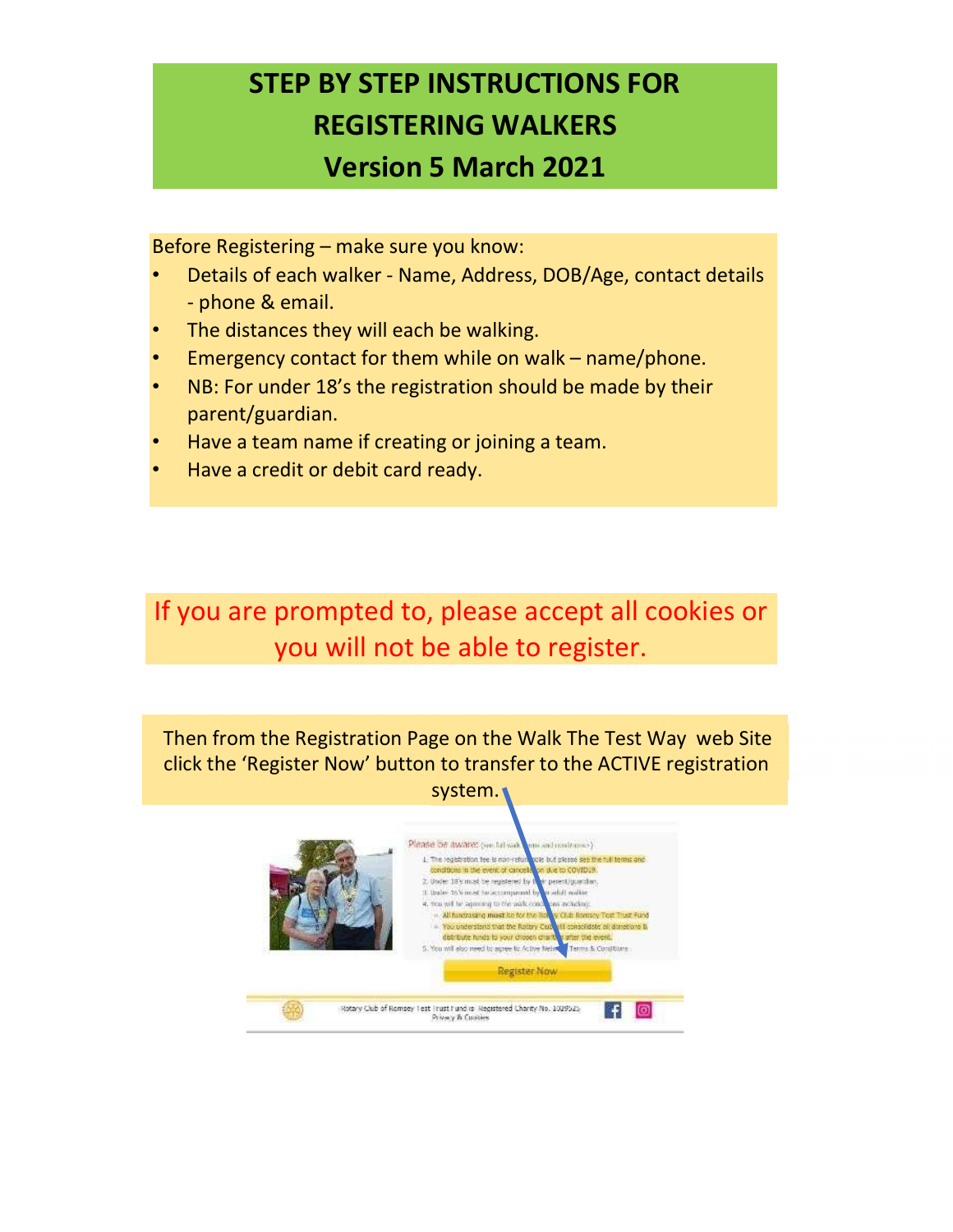Step 1 – Enter the number of adult and Under 18 walkers you want to register in this session



## Beta Walk the Test Way 2021

| <b>Adult Registration</b>       |        |                         |        |
|---------------------------------|--------|-------------------------|--------|
| <b>Adult Price</b>              | £10.00 |                         |        |
| Ages 18 to 100 as of 26/09/2021 |        | Choose                  |        |
|                                 |        | Number of               |        |
| Under 18 Registration           |        | each Type<br>of Walker. |        |
| Under 18 Price                  | £ 2.00 |                         | 0<br>٠ |
| Under 18 Price                  |        |                         |        |
| Ages 1 to 17 as of 26/09/2021   |        |                         |        |
|                                 |        |                         |        |

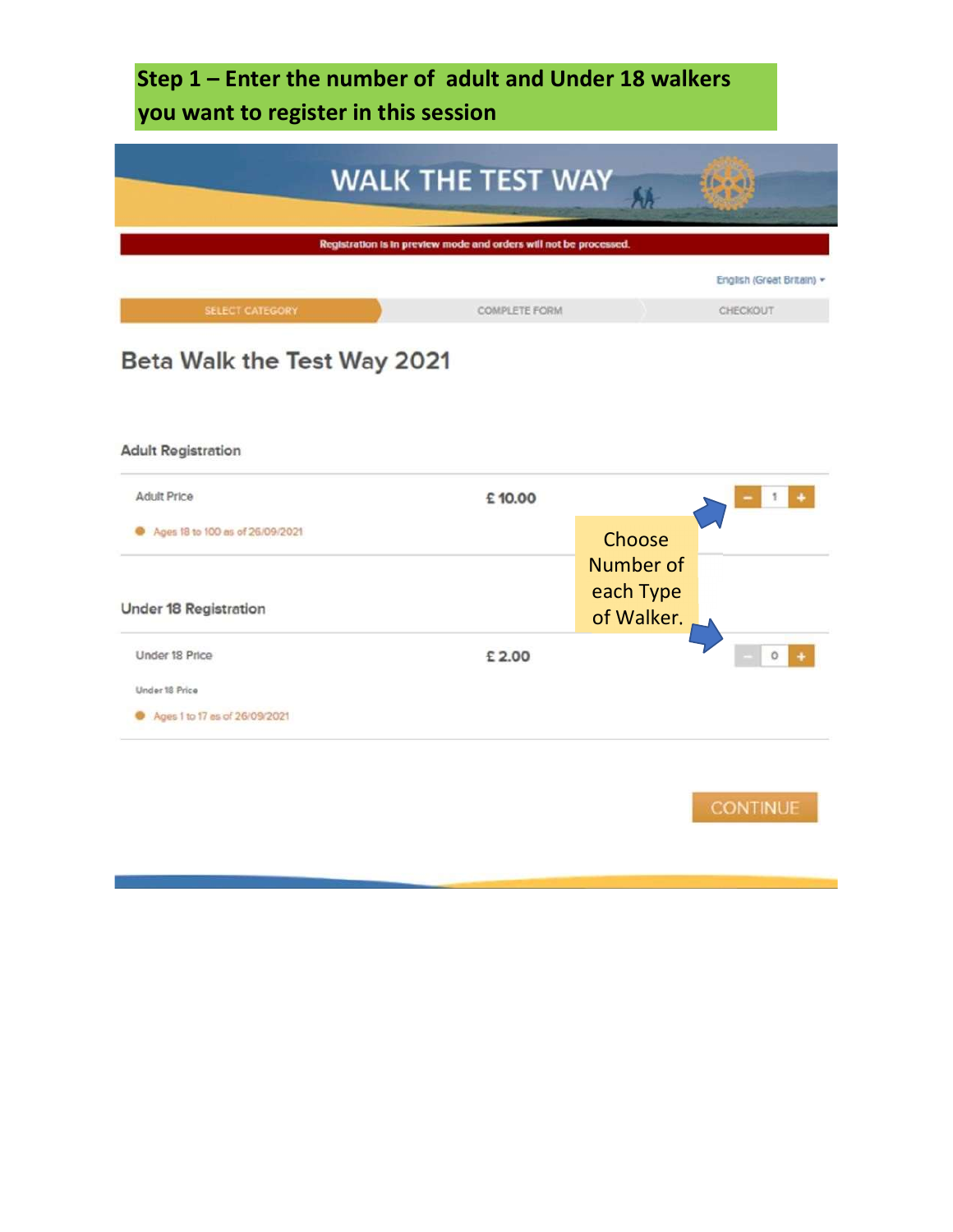## Step 2 - Sign up for an ACTIVE account

|                                              | SELECT CATEGORY                                                                                 |                                           | <b>COMPLETE FORM</b> |                                        | CHECKOUT                                                                                                                                                                                                                          |
|----------------------------------------------|-------------------------------------------------------------------------------------------------|-------------------------------------------|----------------------|----------------------------------------|-----------------------------------------------------------------------------------------------------------------------------------------------------------------------------------------------------------------------------------|
| Registration                                 |                                                                                                 |                                           |                      |                                        |                                                                                                                                                                                                                                   |
|                                              | O'You may lose your registration spot if your browser session is idle for more than 15 minutes. |                                           |                      |                                        |                                                                                                                                                                                                                                   |
| a: Enter your<br>email address<br>and read & | <b>Email Address</b>                                                                            |                                           |                      | provide your consent.<br>Use<br>Policy | ×<br>You must accept our Terms of Use and acknowledge our<br>Privacy Policy to use our services. Please review and<br>C I have read and agree to ACTIVE Network's Terms of<br>1 I have read and agree to ACTIVE Network's Privacy |
|                                              | test@wttwtest.com                                                                               |                                           |                      |                                        | Next                                                                                                                                                                                                                              |
| accept the<br><b>Terms and</b>               |                                                                                                 |                                           |                      |                                        |                                                                                                                                                                                                                                   |
| conditions.                                  |                                                                                                 |                                           | <b>Next</b>          |                                        |                                                                                                                                                                                                                                   |
|                                              |                                                                                                 |                                           |                      |                                        |                                                                                                                                                                                                                                   |
|                                              |                                                                                                 |                                           | OR-<br>Sign in with  |                                        |                                                                                                                                                                                                                                   |
|                                              |                                                                                                 |                                           |                      |                                        |                                                                                                                                                                                                                                   |
|                                              | YOUR INFORMATION                                                                                |                                           |                      |                                        |                                                                                                                                                                                                                                   |
|                                              | John Smith (test@witwtest.com) COMPLITE                                                         |                                           |                      |                                        | ^                                                                                                                                                                                                                                 |
|                                              | E-mail address<br>· First name<br>- Last name                                                   | test@wttwtest.com<br><b>John</b><br>Smith |                      |                                        |                                                                                                                                                                                                                                   |
|                                              | + Gender                                                                                        | Male<br>О<br>Female                       |                      |                                        |                                                                                                                                                                                                                                   |
|                                              | ate of birth                                                                                    | 1<br>٠                                    | January<br>۳         | 1980<br>۰                              |                                                                                                                                                                                                                                   |
| your                                         | Jay phone                                                                                       | 1234567                                   |                      | Ext.                                   |                                                                                                                                                                                                                                   |
|                                              | * Country                                                                                       | United Kingdom                            |                      | ٠                                      |                                                                                                                                                                                                                                   |
| details.                                     | - Address                                                                                       | 1 The Road                                |                      |                                        |                                                                                                                                                                                                                                   |
|                                              | Address line 2                                                                                  |                                           |                      |                                        |                                                                                                                                                                                                                                   |
|                                              | · City                                                                                          | The Town                                  |                      |                                        |                                                                                                                                                                                                                                   |
| b: Fill in                                   | County                                                                                          |                                           |                      |                                        | C:                                                                                                                                                                                                                                |
|                                              | - Postcode                                                                                      | SO11AB                                    |                      |                                        | <b>Click Next.</b>                                                                                                                                                                                                                |
|                                              |                                                                                                 |                                           |                      |                                        |                                                                                                                                                                                                                                   |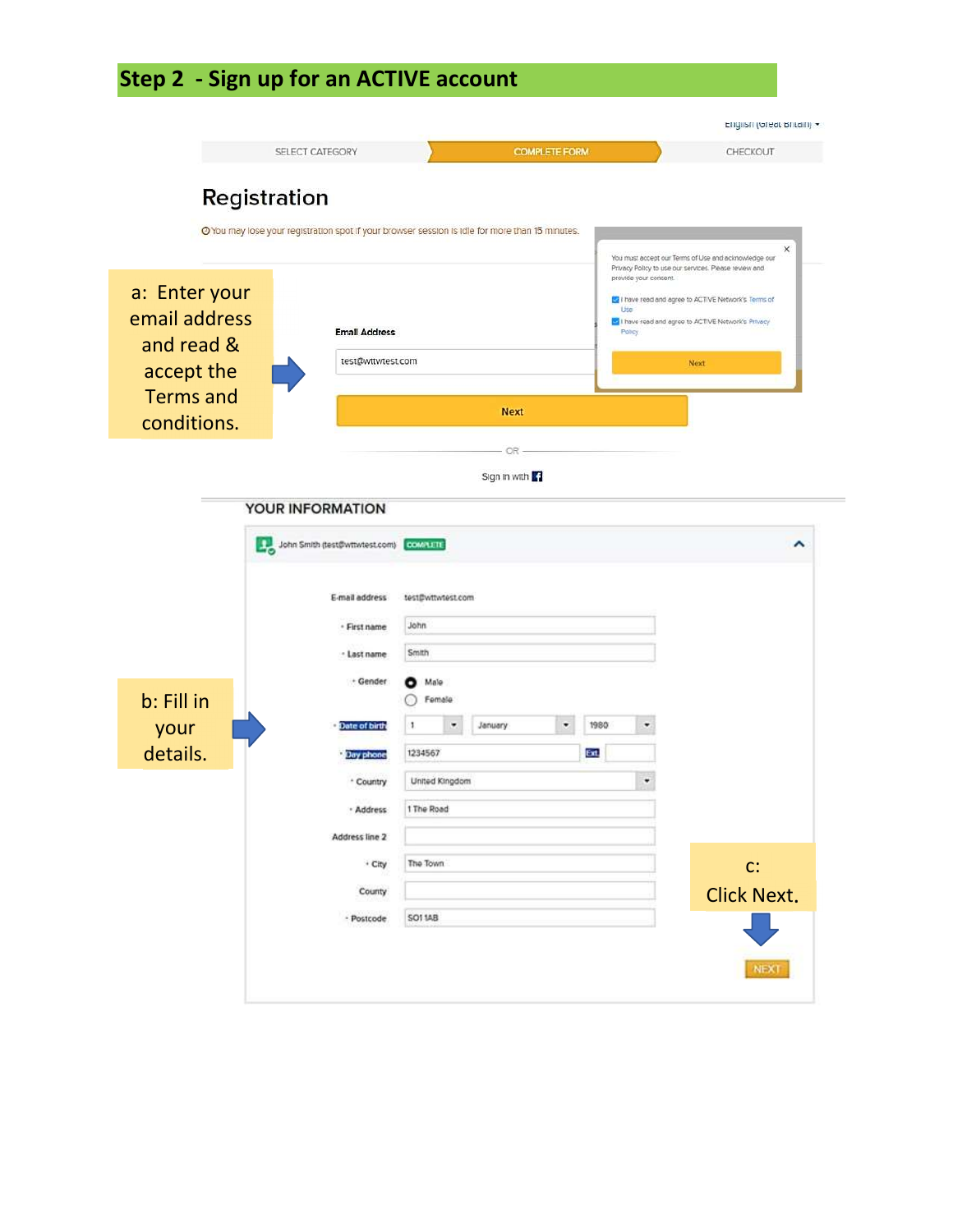

to confirm that you are the Parent or Guardian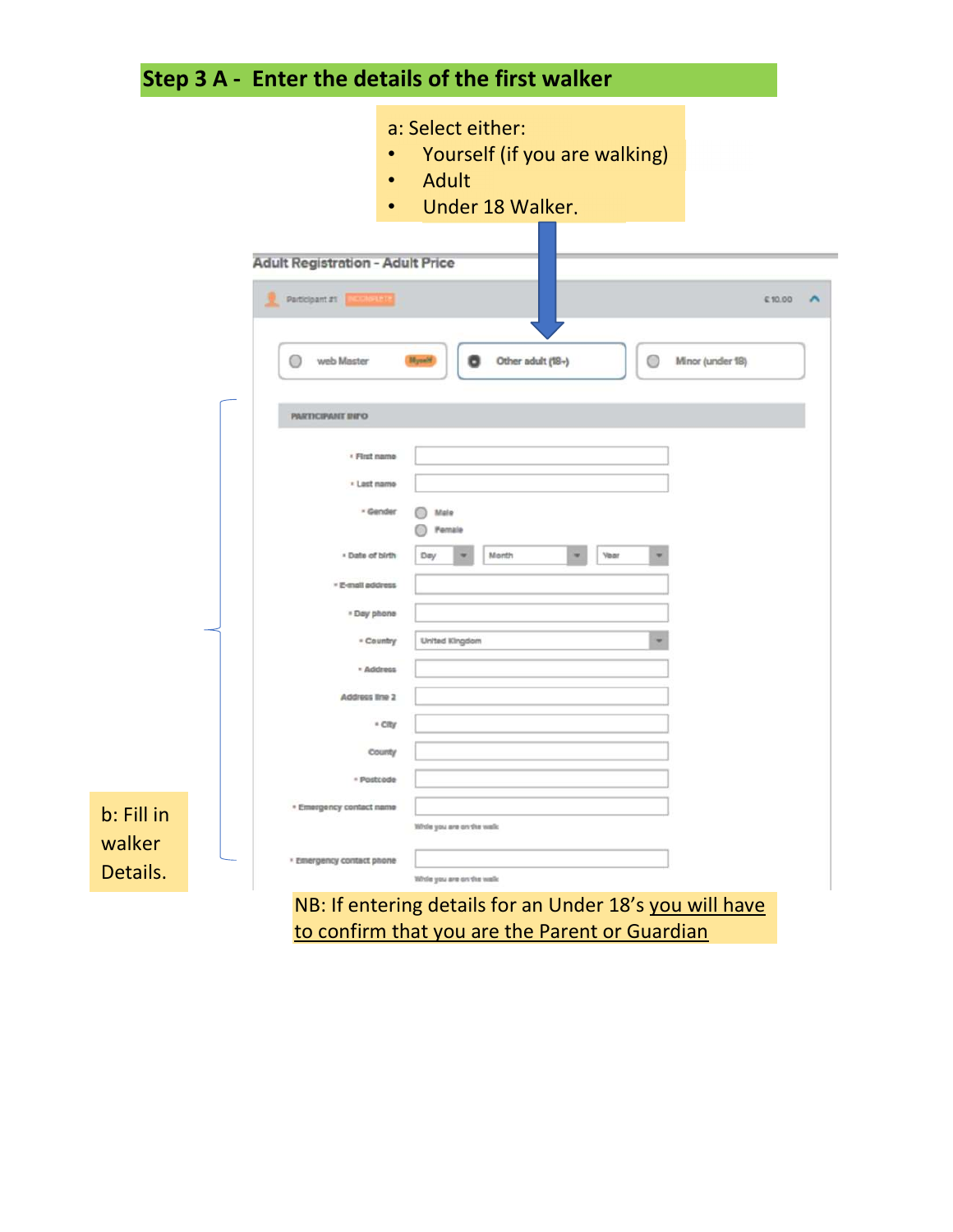## Step 3 B - Continue to fill in details of the  $1<sup>st</sup>$  walker

| · Which distance are you                                                      | St Mary Bourne 25.5 miles                                                                                                                                                                                                          |                                                                                                                                                       |
|-------------------------------------------------------------------------------|------------------------------------------------------------------------------------------------------------------------------------------------------------------------------------------------------------------------------------|-------------------------------------------------------------------------------------------------------------------------------------------------------|
| registering to walk?                                                          | Wherwell 16 miles                                                                                                                                                                                                                  |                                                                                                                                                       |
|                                                                               | Stockbridge 12 miles                                                                                                                                                                                                               | a: Choose Distance.                                                                                                                                   |
|                                                                               | Horsebridge 8 miles                                                                                                                                                                                                                |                                                                                                                                                       |
|                                                                               | Mottisfont 5 miles                                                                                                                                                                                                                 |                                                                                                                                                       |
| * Which is your nominated<br>Charity?                                         |                                                                                                                                                                                                                                    | b: Which Charity they<br>are supporting.                                                                                                              |
|                                                                               | Please enter charity name and their charity number if known.                                                                                                                                                                       |                                                                                                                                                       |
| - How are you going to raise<br>sponsorship?<br>. Can we contact you next     | Will create my JustGlving page<br>I already have a JustGiving link<br>Will shere another walker's JustGlving page<br>Will use Sponsorship Sheets<br>Will share another walker's Sponsorship Sheets<br>Will make a donation<br>riga | How they are going<br>to raise<br>sponsorship<br>NB: You will get<br>supplementary<br>question<br>depending on your                                   |
| year?                                                                         | Na                                                                                                                                                                                                                                 | choice.                                                                                                                                               |
| <b>TEAM RIFO</b>                                                              |                                                                                                                                                                                                                                    |                                                                                                                                                       |
| · Do you want to join or create a team?<br>No<br>Join a team<br>Create a team | leader.                                                                                                                                                                                                                            | d: You have the option to 'Join an existing team'<br>or 'Create a new team'. If you are creating a new<br>one you need to provide details of the team |
| <b>Create team</b>                                                            |                                                                                                                                                                                                                                    |                                                                                                                                                       |
|                                                                               | Team members register themselves. As the team captain, you can use the team captain centre to manage and invite team members.                                                                                                      |                                                                                                                                                       |
| · Team Leader Name                                                            |                                                                                                                                                                                                                                    |                                                                                                                                                       |
| · Team name                                                                   |                                                                                                                                                                                                                                    |                                                                                                                                                       |
| E-mail                                                                        |                                                                                                                                                                                                                                    |                                                                                                                                                       |
| Is this a private team?                                                       | No = anyone can join                                                                                                                                                                                                               |                                                                                                                                                       |
|                                                                               |                                                                                                                                                                                                                                    |                                                                                                                                                       |
|                                                                               | Yes - require a passwo Walk the Test Way 2020 - Mozilla Firefox                                                                                                                                                                    |                                                                                                                                                       |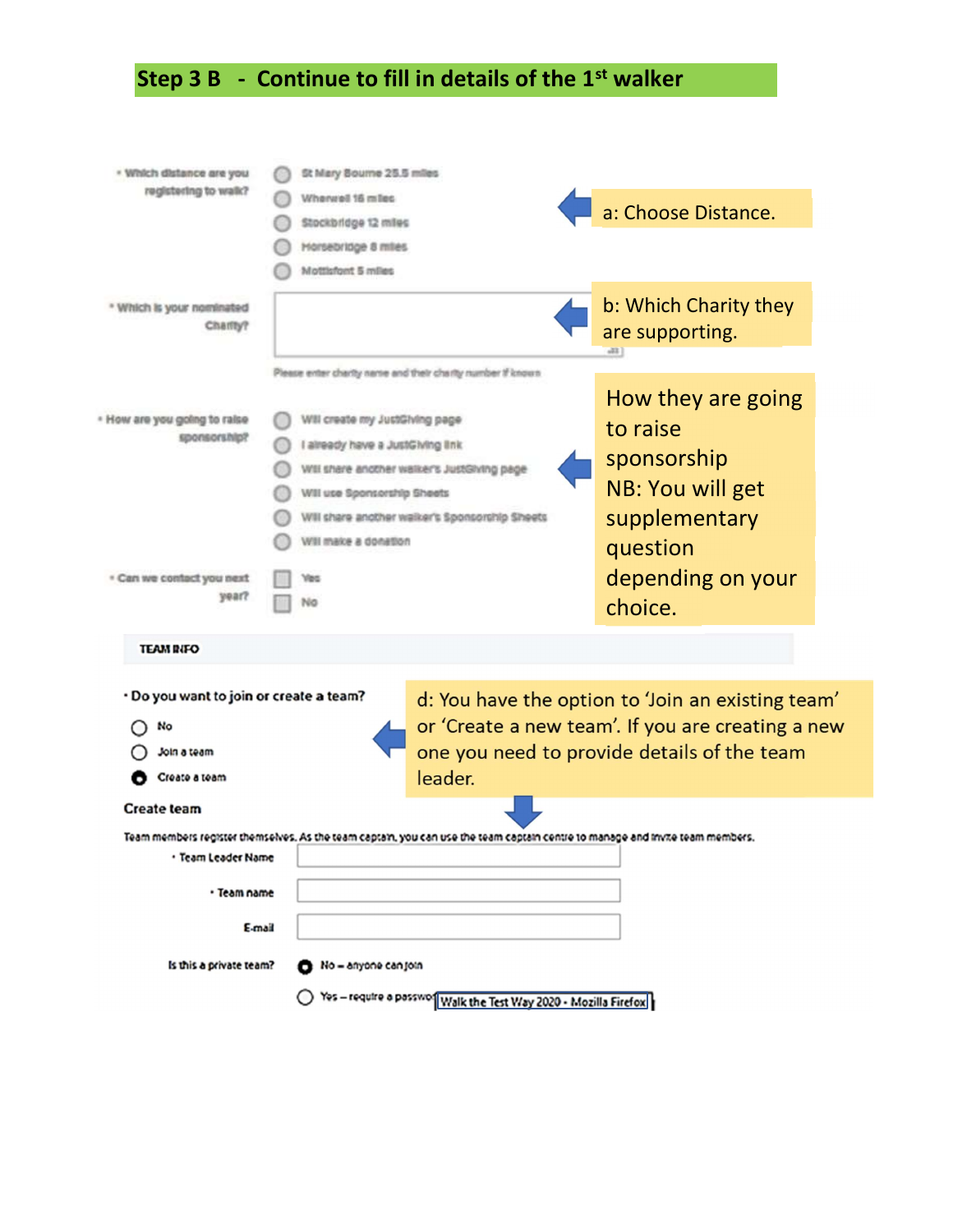Step 3 C - Continue to fill in details of the 1<sup>st</sup> walker

**WAIVERS & AGREEMENTS** 

| Walvers <b>INCOMPLETE</b><br>presented to you as part of the registration process.<br>I agree to the Active Agreement and Waiver<br>м<br>John Smith (Adult Registration - Adult Price)<br>I agree to the Terms and Conditions<br>· Electronic signature | ∧<br>Please read the following waivers and agreements carefully. They include releases of liability and a waiver of legal rights, and deprive you<br>of the ability to sue certain parties. By agreeing electronically, you acknowledge that you have both read and understood all the text<br>By entering my name below, I assert that I have reviewed and agree to all of the waivers and agreements that I have selected above. | a: Next you will have<br>to read & agree the<br>terms and conditions<br>of ACTIVE as well as<br>those of the "Walk"<br>the Test Way". |
|---------------------------------------------------------------------------------------------------------------------------------------------------------------------------------------------------------------------------------------------------------|------------------------------------------------------------------------------------------------------------------------------------------------------------------------------------------------------------------------------------------------------------------------------------------------------------------------------------------------------------------------------------------------------------------------------------|---------------------------------------------------------------------------------------------------------------------------------------|
|                                                                                                                                                                                                                                                         | b: You will also need to<br>type in your name as a<br>"digital signature"                                                                                                                                                                                                                                                                                                                                                          |                                                                                                                                       |

Step 3 D: Repeat steps 3A to 3C for each of the remaining walkers